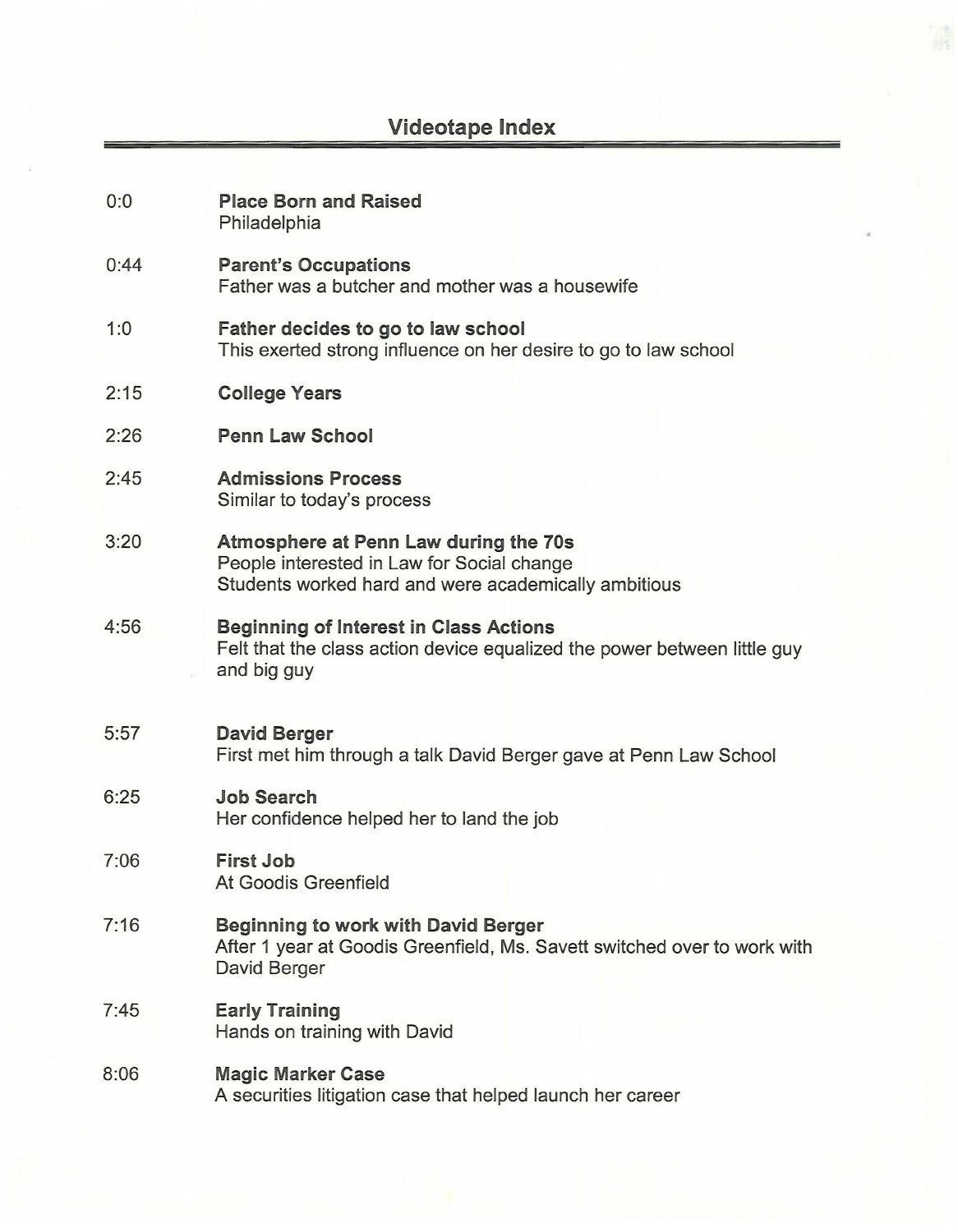- $9:57$ **Training for new associates currently**  Training continues to be hands-on and personal
- 10:30 **Case against the Franklin Mint**
- 13:03 **Difficult cases stand out in her mind**
- 13:36 **Experience as a women in the field**  Have run into some prejudices, but not many
- 14:59 **Memorable Cases are not easily defined**
- $17:12$ **Interested in cases with accounting irregularities**
- 17:30 **Creative methods to hide problems in business**
- 18:35 **The Sotheby's/Christie's settlement**  Retained by a shareholder b/c of the significant decrease in stock after revelation of the conspiracy. Case was memorable because of the foray into the art world, but it was not a hard fought case
- $20.45$ **Settlement is always a good idea**

#### 20:58 **In re Cascade**

A very memorable and significant securities case. The shareholders sued the analyst side of a brokerage house.

26:00 **Three largest settlements for Sherrie Savett**  Sotheby's, Waste Management, Rite Aid

## 27:47 **Opinion on Mediation**  Very favorable. Finds that mediation works really well

29:07 **Effect of the new economy on securities litigation**  The greatest change is expanded access to information

## 29:42 **Effect of the PSLRA**

Pleading standards are much harder, but if you survive motion to dismiss chances are good for the plaintiff. The stakes go up.

### 30:39 **Ethical Dilemmas**

Don't come across them too often. Feels the class action device - in general – is the best way to meet the plaintiff's needs.